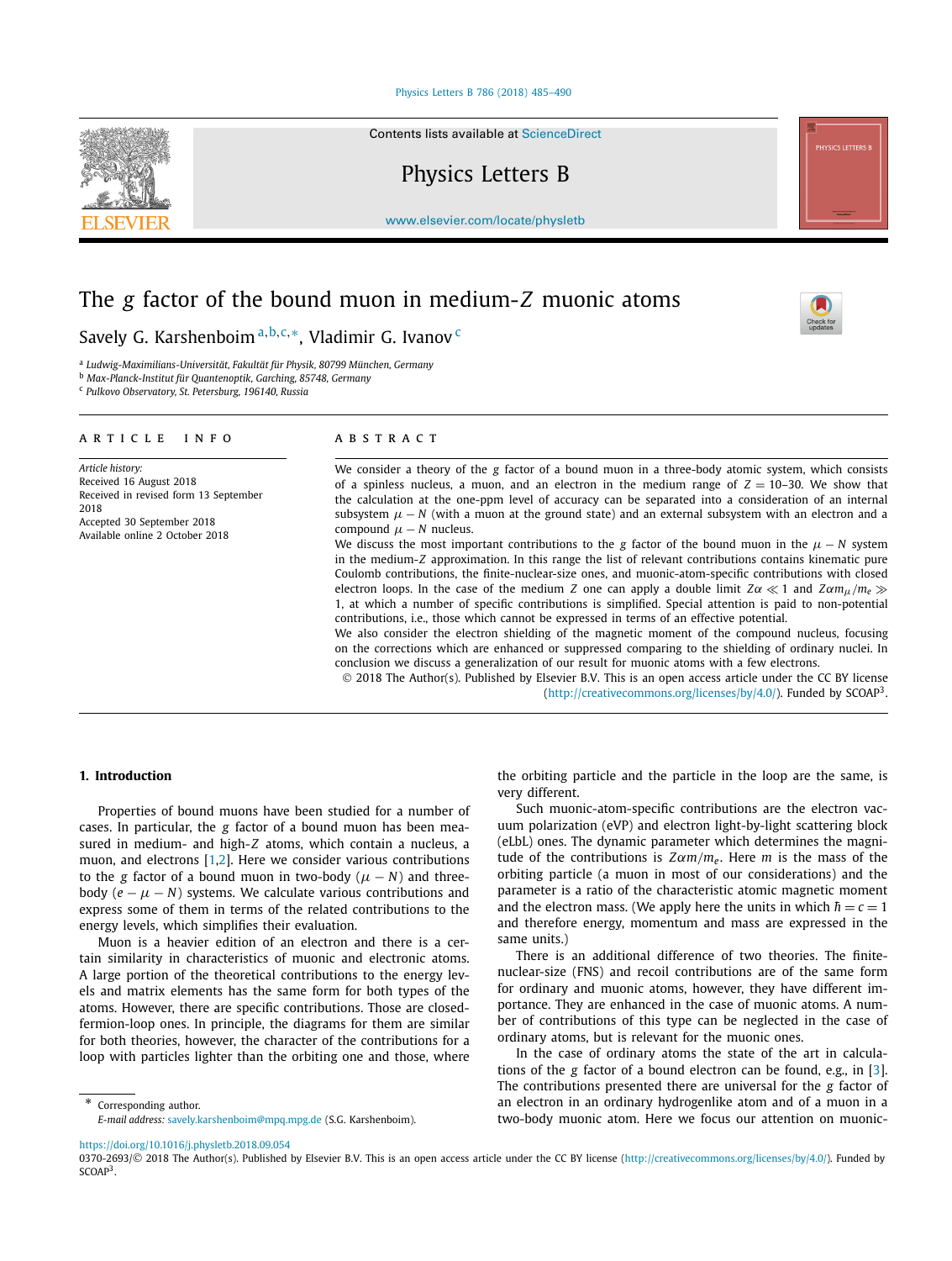<span id="page-1-0"></span>

| Table 1                                                                        |
|--------------------------------------------------------------------------------|
| Parameters for some medium-Z muonic atoms. The values of the rms charge radius |
| $(R_N)$ are taken from [10]. <i>M</i> stands for the nuclear mass.             |

| Nucleus          | $^{20}$ Ne | 40 <sub>Ca</sub> | 66Zn       |
|------------------|------------|------------------|------------|
| Z                | 10         | 20               | 30         |
| Zα               | 0.07       | 0.15             | 0.22       |
| $(Z\alpha)^2$    | 0.005      | 0.021            | 0.05       |
| $Z \alpha m/m_e$ | 15         | 30               | 45         |
| $R_N$ [fm]       | 3.0055(21) | 3.4776(19)       | 3.9491(14) |
| $mR_N$           | 1.61       | 1.86             | 2.11       |
| $Z\alpha mR_N$   | 0.12       | 0.27             | 0.46       |
| m/M              | 0.006      | 0.003            | 0.002      |

atom-specific contributions. We consider both the contributions with closed electronic loops and the enhanced FNS and recoil contributions.

Theory of muonic atoms is often presented in terms of numerical results. Sometimes analytic ones are possible, but they may be cumbersome [\[4–9\]](#page-5-0). However, there is a special limit where most of the theoretical expressions take a simple form and have a clear physical meaning. That is a medium-*Z* limit. In this limit we can enjoy advantages of a nonrelativistic consideration, since  $Z\alpha \ll 1$ , but the eVP and eLbL contributions can be drastically simplified at the limit  $Z\alpha m/m_e \gg 1$ .

For instance, the dominant contribution to the Lamb shift in a muonic atom, which is due to the Uehling (eVP) potential, takes the form [\[6–8\]](#page-5-0)

$$
\Delta E_L(nl) = -\frac{2}{3} \frac{\alpha (Z\alpha)^2 m_r}{\pi n^2} \left[ \ln \frac{2Z\alpha m_r}{m_e n} - \sum_{1}^{n+l} \frac{1}{k} - \frac{5}{6} \right].
$$
 (1)

This is a nonrelativistic contribution and all the recoil effects in this order in  $Z\alpha$  are taken into account by the use of the reduced mass *mr*.

The most important muonic-atom parameters are summarized in Table 1. The value of *Zα* does not look very small, however, for many leading nonrelativistic terms the next-to-leading correction has an extra factor of  $(Z\alpha)^2$  rather than of  $Z\alpha$ . In such atoms the value of  $mR_N > 1$  plays a role of an enhancement factor which appears in the calculation of the higher-order FNS terms. Such an enhancement makes the results of the expansion in  $Z\alpha mR_N \ll 1$ more important than the one in *Zα*. In other words, the details of the nuclear charge distribution are more important than the relativistic corrections. We also note that in the case when the leading relativistic correction to a certain contribution has an extra  $(Z\alpha)^2$ , it is compatible with the recoil correction to that contribution.

Here we are interested in a theory of the *g* factor of a muon and a nucleus, bound in two-body muonic atoms. Some of our calculations are valid for an *ns* state, but we are mostly interested in the muon in the ground state, which reflects the experimental situation. At the first stage we consider a system of two particles bound by a potential. Such a consideration is possible in two cases. One of them is with the external-field approximation and a fully relativistic electron (described by a Dirac equation). The other possibility is with the leading nonrelativistic approximation for both particles, which eigenstates can be described by a one-body Schrödinger equation with the reduced mass *mr*. Both options have been explored for pure Coulomb systems. The relativistic result was obtained in [\[11\]](#page-5-0). The second option was studied in detail in [\[12–14\]](#page-5-0). The result reads

$$
g_{\mu}^{\text{Coulomb}}(ns)
$$
  
=  $g_{\mu}^{(0)} \left\{ 1 - \frac{1}{3} \left[ \left( 1 - \frac{3}{2} \frac{m}{M} \right) - a_{\mu} \left( \frac{3}{2} - \frac{5}{2} \frac{m}{M} \right) \right] \frac{(Z\alpha)^2}{n^2} \right\}, (2)$ 

*g*Coulomb *<sup>N</sup> (ns)*

$$
= g_N^{(0)} \left\{ 1 - \frac{1}{3} \left[ \left( 1 - \frac{2m}{M} \right) + \frac{1}{2(1 + \kappa_N)} \frac{m}{M} \right] \frac{\alpha (Z\alpha)}{n^2} \right\},
$$
 (3)

where *Z* is the nuclear charge and *M* is the nuclear mass,  $g_{\mu}^{(0)} =$  $2(1 + a_{\mu})$  and  $g_N^{(0)} = 2(1 + \kappa_N)$ ;  $a_{\mu}, \kappa_N$  are the anomalous magnetic moments of the muon and nucleus. Here we neglect the  $(m/M)^2$  terms, because the original evaluation in [\[12–14\]](#page-5-0) has been performed for the nuclear spin 1/2. We are to generalize some intermediate results of  $[13,14]$  on the atomic systems bound by an arbitrary potential. While higher-order in *m/M* corrections in the pure Coulomb systems have been studied later in [\[15\]](#page-5-0) (see also  $[16]$ , we rely on certain intermediate results in  $[13,14]$  and deliberately neglect here all the *(m/M)*<sup>2</sup> terms.

Indeed, the atomic systems are basically bound by the Coulomb potential, however, there are numerous corrections to it. Some of them include the eVP effects, the other deal with the nuclear charge distribution etc.

Before starting a more general consideration, let us note that some eVP corrections to the pure Coulomb case can be found directly from  $(2)$  and  $(3)$  once we use the effective charge substitution

$$
Z\alpha \to Z\alpha \left[1 + \frac{2\alpha}{3\pi} \ln\left(\frac{Z\alpha m_r}{n m_e}\right)\right],
$$
 (4)

which is valid in the case of medium-*Z* muonic atoms.

### **2. Calculation of potential-type contributions to the** *g* **factors in two-body muonic atoms**

The muonic-atom-specific contributions split in two parts. One has the eVP loops and can be expressed in terms of a certain binding potential, the others deal with the eLbL loop and cannot be expressed through such a modification. The former are considered in this section, while the latter are studied in the next one. We refer to the former as 'potential-type' contributions. Such contributions have been studied in [\[17\]](#page-5-0) and [\[18\]](#page-5-0) for the muon *g* factor in the nonrecoil limit, while the recoil corrections and contributions to the nuclear *g* factor have been considered by us in [\[19\]](#page-5-0).

Let us consider a two-body muonic atom bound by a central binding potential  $V(r)$ . Calculation of the contributions to the  $g$ factor of two particles bound by an arbitrary central potential can be performed starting with the identities [\[13\]](#page-5-0) (cf. [\[14\]](#page-5-0))

$$
g_{\mu}^{\text{bound}}(ns)
$$

$$
= g_{\mu}^{(0)} \left\{ 1 - \frac{1}{3} \left[ 1 - \frac{3a_{\mu}}{2(1 + a_{\mu})} + \frac{1}{2(1 + a_{\mu})} \frac{m}{M} \right] \frac{\langle \mathbf{p}^2 \rangle}{m^2} \right\},
$$
 (5)

$$
g_N^{\text{bound}}(ns) = g_N^{(0)} \left\{ 1 - \frac{1}{3Z} \left[ 1 + \frac{1}{2(1 + \kappa_N)} \frac{m}{M} \right] \frac{\langle \mathbf{p}^2 \rangle}{m^2} \right\} \,. \tag{6}
$$

Those identities can be further transformed to [\[19\]](#page-5-0) (cf. [\[18\]](#page-5-0))

$$
g_{\mu}^{\text{bound}}(ns) = g_{\mu}^{(0)} \left\{ 1 + \frac{2}{3} \left[ 1 - \frac{3a_{\mu}}{2(1 + a_{\mu})} + \frac{1}{2(1 + a_{\mu})} \frac{m}{M} \right] \right\}
$$

$$
\times \left( 1 - \frac{2m}{M} \right) \frac{\partial E}{\partial m_r}, \qquad (7)
$$

$$
g_N^{\text{bound}}(ns) = g_N^{(0)} \left\{ 1 + \frac{2}{3Z} \left[ 1 + \frac{1}{2(1 + \kappa_N)} \frac{m}{M} \right] \times \left( 1 - \frac{2m}{M} \right) \frac{\partial E}{\partial m_r} \right\}.
$$
 (8)

Here, *E* is the nonrelativistic energy in the center-of-mass system of the two-body atom and as such it can be expressed in terms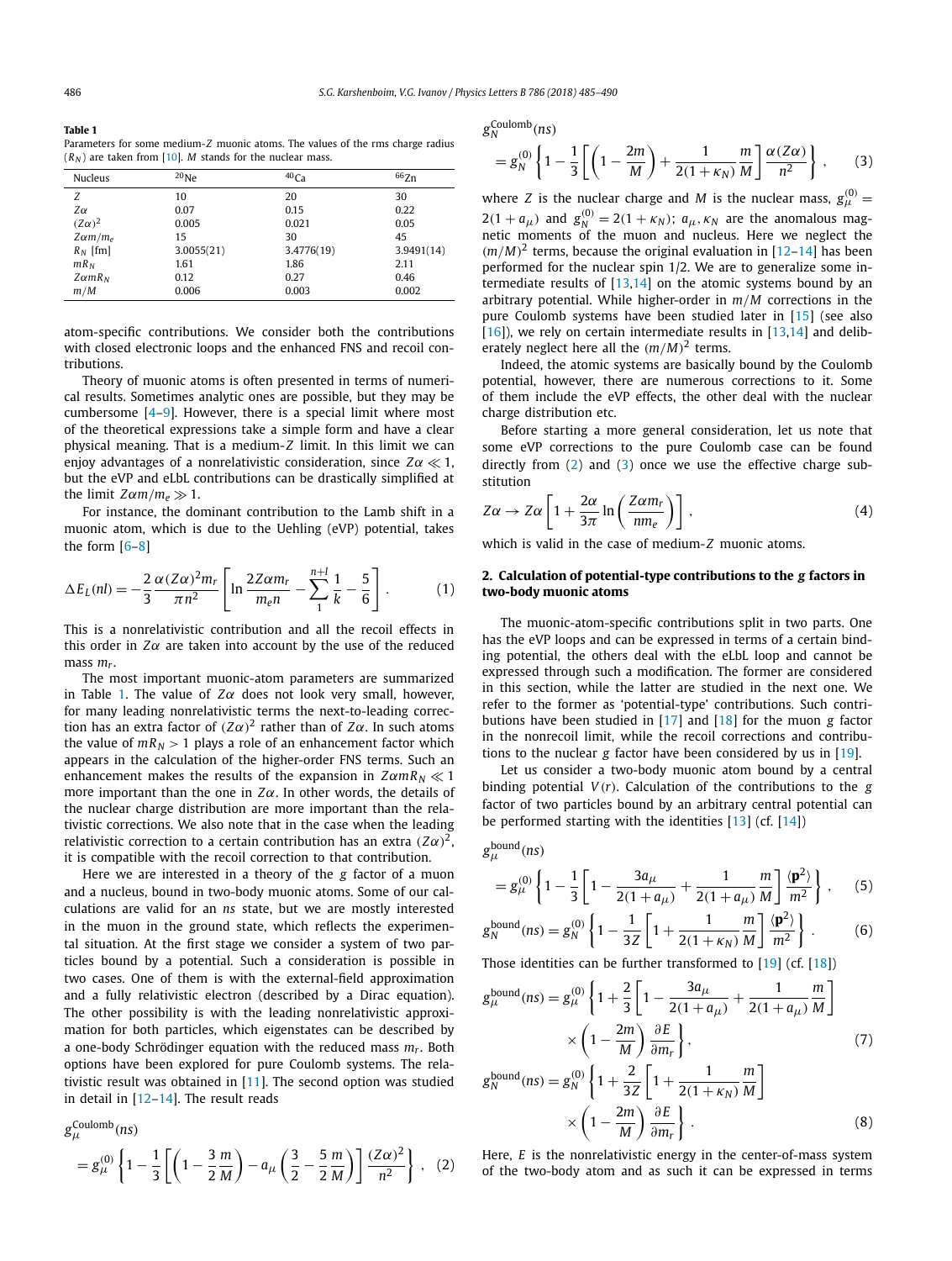<span id="page-2-0"></span>of the reduced mass  $m_r$ . In nonrelativistic physics the use of the reduced mass allows us to take into account the recoil effects.

Until recently, only the terms, related to  $g_\mu^{\rm bound}$  at the externalfield limit, have been known for an arbitrary potential  $[17,18]$ .

The application of those identities is very straightforward. Let us consider some examples of the application of  $(7)$  and  $(8)$  to the medium-*Z* case. For instance, we know at medium *Z* the result for the eVP correction to the energy (see [\(1\)](#page-1-0)), which immediately leads to the result (cf. [\[20,19\]](#page-5-0))

$$
g_{\mu}^{\text{eVP}}(ns) = -\frac{4}{9} \frac{\alpha (Z\alpha)^2}{n^2} g_{\mu}^{(0)} \left( 1 - \frac{3}{2} \frac{m}{M} \right) \times \left[ \ln \frac{2Z\alpha m_r}{m_e n} - \sum_{1}^{n} \frac{1}{k} + \frac{1}{6} \right],
$$
 (9)

$$
g_N^{eVP}(ns) = -\frac{4}{9} \frac{\alpha^2 (Z\alpha)}{n^2} g_N^{(0)} \left[ 1 + \left( \frac{1}{2(1 + \kappa_N)} - 2 \right) \frac{m}{M} \right]
$$

$$
\times \left[ \ln \frac{2Z\alpha m_r}{m_e n} - \sum_{1}^{n} \frac{1}{k} + \frac{1}{6} \right].
$$
 (10)

Let us now consider the FNS contributions. The leading one follows from the well-known identity for the FNS contribution to the energy levels

$$
\Delta E_{\text{fns:lead}}(ns) = \frac{2}{3n^3} (Z\alpha)^4 m_r^3 R_N^2 \,. \tag{11}
$$

As mentioned above, the value of  $mR_N$  serves as an enhancement parameter and therefore we should expect that a *ZαmR <sup>N</sup>* correction to the leading FNS term (9) is larger than a  $Z\alpha$  one. Actually, the linear  $Z\alpha$  correction is absent and the relativistic correction to the leading term has an extra factor of  $(Z\alpha)^2$ . To find the  $Z\alpha mR_N$ correction to the leading FNS contribution to the bound *g* factors it is sufficient to consider the related  $Z\alpha mR_N$  correction to the energy. That is a so-called Friar term which reads [\[21,22\]](#page-5-0)

$$
\Delta E_{\text{fns}:3}(ns) = -\frac{(Z\alpha)^5 m_r^4}{3n^3} \langle r^3 \rangle_2 , \qquad (12)
$$

where

$$
\langle r^3 \rangle_2 \equiv \int d^3r \, d^3r' \rho_E(\mathbf{r}) \rho_E(\mathbf{r}') |\mathbf{r} - \mathbf{r}'|^3 \tag{13}
$$

and  $\rho_E(\mathbf{r})$  is the nuclear-charge distribution.

Combining  $(11)$  and  $(12)$ , we obtain from  $(7)$  and  $(8)$  (cf.  $[23,18,$ [19\]](#page-5-0))

$$
g_{\mu}^{\text{fns}}(ns) = \frac{4(Z\alpha)^4 (m_r R_N)^2}{3n^3} g_{\mu}^{(0)} \left[ 1 - \frac{3a_{\mu}}{2} - \frac{3}{2} \frac{m}{M} \right] \times \left[ 1 - \frac{2Z\alpha m_r (r^3)_2}{3R_N^2} \right],
$$
(14)

$$
g_N^{\text{fns}}(ns) = \frac{4\alpha (Z\alpha)^3 (m_r R_N)^2}{3n^3} g_N^{(0)} \left[ 1 + \left( \frac{1}{2(1 + \kappa_N)} - 2 \right) \frac{m}{M} \right] \times \left[ 1 - \frac{2Z\alpha m_r \langle r^3 \rangle_2}{3R_N^2} \right].
$$
 (15)

We discuss the numerical values of some contributions in Sect. [4.](#page-3-0)



**Fig. 1.** The contribution in order  $\alpha(Z\alpha)^2$  to the bound *g* factor of a nucleus with the nuclear charge *Z*. In the original paper [\[26\]](#page-5-0) the nucleus was considered as a 'true' one. Here, we are interested in a consideration of an 'effective' nucleus *N*∗, which is a closely bound  $\mu$  – *N* subsystem.

## **3. Specific non-potential contributions to the** *g* **factors in two-body muonic atoms**

The muonic-atom-specific contributions involve closed electron loops. The eVP loops induce a correction to the Coulomb binding potential and the related effects have been considered above. In this section we consider the effects of the electron-loop light-bylight scattering. Similar diagrams have been considered for ordinary atoms in [\[24,25\]](#page-5-0), however, the case of eLbL in muonic atoms has its specifics. Actually, there has been consideration which can be adjusted to medium-*Z* muonic atoms. Some time ago Milstein and Yelkhovsky [\[26\]](#page-5-0) considered a contribution to the anomalous magnetic moment of a nucleus (as a compound particle) due to eLbL (see Fig. 1).

The result of  $[26]$  (cf.  $[27]$ ), which reads

$$
\frac{\Delta g}{g^{(0)}} = \frac{2}{3} \frac{\alpha (Z\alpha)^2}{\pi} \left( 1 + 0.657 (Z\alpha)^2 \right) \ln \frac{1}{m_e R_N},
$$
\n(16)

is present in terms of a regularized logarithmic divergence and a coefficient in front of it. The divergence there is cut by the nuclear size, which for ordinary nuclei with a logarithmic accuracy can be substituted by the rms charge radius  $R_N$ . For the sake of simplicity we keep for further numerical estimations only the leading in *Zα* term in (16).

To adjust the result of (16) to the  $\mu$  – *N* subsystem as a compound nucleus *N*∗, one has to take into account a few differences between the 'standard' nucleus *N* and the effective one *N*∗.

(i) The nuclear charge of the  $\mu$  − *N* subsystem is equal to  $Z$  − 1. (ii) In the case of the  $\mu$  − *N* system the 'geometrical' size and *R <sup>N</sup>* differ significantly because the distributed charge is a small portion of the total one. The size is  $R_{\text{geom}} = \sqrt{3}/(Z\alpha m_r)$ , while the rms radius is  $R_N^2 \approx -R_{\text{geom}}^2/(Z-1)$  (cf. [\[28,29\]](#page-5-0)). Since we need a logarithmic accuracy,  $(Z\alpha m_r)^{-1}$  is used as a logarithmic cut-off.

(iii) The compound-nuclear magnetic moment is composed of the muon magnetic moment and the nuclear one. The expression is linear in the nuclear magnetic moment and we can consider separately corrections to the muon and nuclear *g* factors.

(iv) The consideration in  $[26]$  deals with the situation when there is only one source of the logarithmic divergence in the external field approximation with point-like nuclei. The related result would be with a coefficient  $2/3$   $(Z-1)^2\alpha^3/\pi$ . In our case the situation is somewhat different. In particular, there is a logarithmic divergence in the anomalous magnetic moment of muon [\[27\]](#page-5-0) with a coefficient  $2/3 \alpha^3/\pi$ . This cut off is not due to the nuclear size, but to the muon recoil and is already included into our calculation (since we consider in our equations a complete value of  $g^{(0)}_{\mu}$ ). Therefore we have to subtract  $2/3 \alpha^3 / \pi$  from  $2/3 (Z-1)^2 \alpha^3 / \pi$ . The remaining logarithmic contribution reads (cf. [\[30\]](#page-5-0))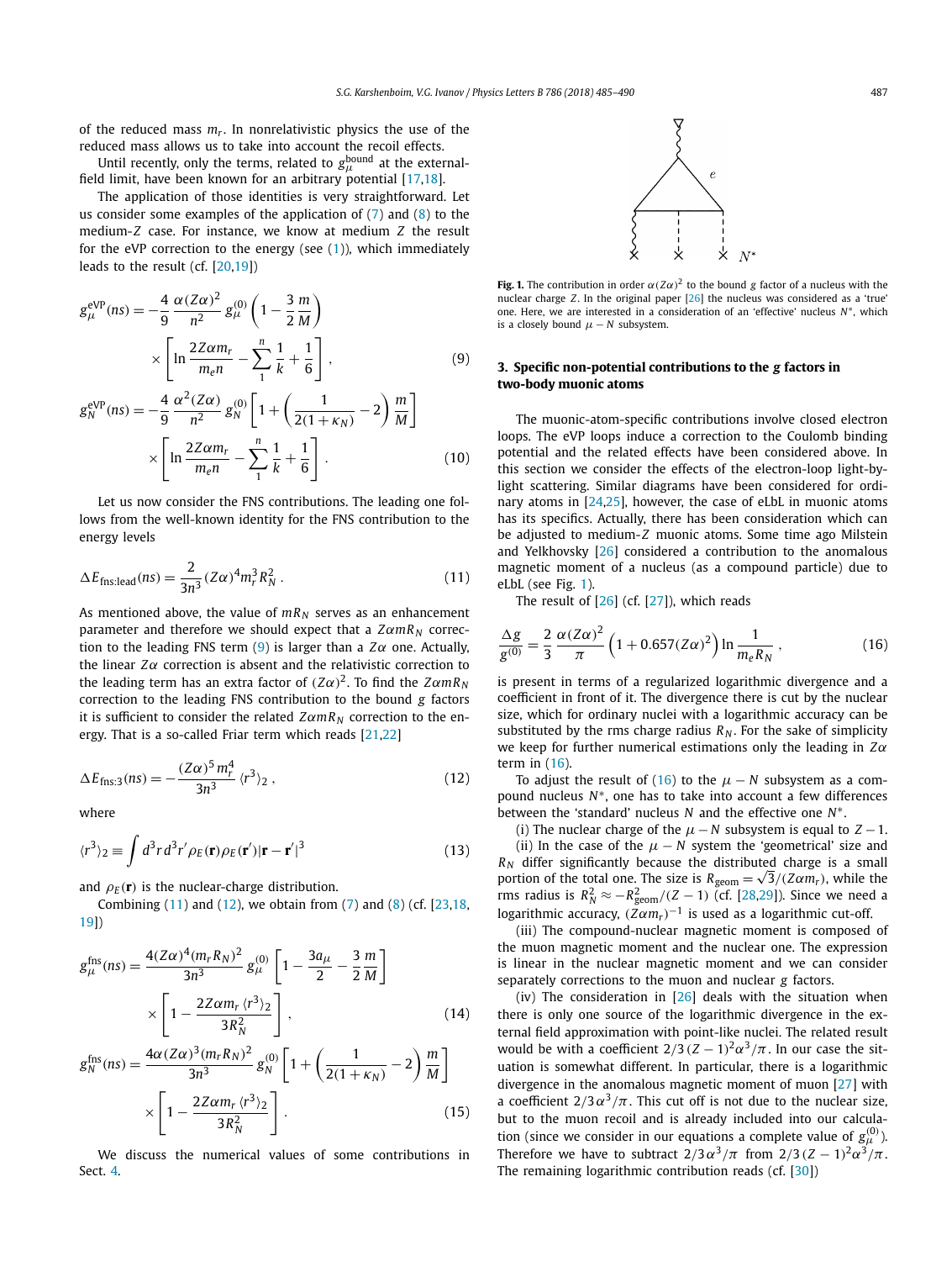#### <span id="page-3-0"></span>**Table 2**

Contributions to the bound  $g_\mu$  factor in the ppm units for  $g_\mu/g_\mu^{(0)}$ ; the  $\mu - N$ subsystem with the muon in the ground state.

| Contribution, Ref.                                                                                     | $^{20}$ Ne                        | $40$ Ca                                                         | $^{66}$ Zn                                                      |
|--------------------------------------------------------------------------------------------------------|-----------------------------------|-----------------------------------------------------------------|-----------------------------------------------------------------|
| Coulomb, $(Z\alpha)^2$ , (2)                                                                           | $-1775.0$                         | $-7100.2$                                                       | $-15975.4$                                                      |
| Coulomb, $(Z\alpha)^2(m/M)$ , (2)                                                                      | 15.1                              | 30.2                                                            | 41.2                                                            |
| Coulomb, $a_{\mu}(Z\alpha)^2$ , (2)                                                                    | 3.1                               | 12.4                                                            | 27.9                                                            |
| Coulomb, $(m/M)^2$ , (20)                                                                              | $-0.9$                            | $-1.8$                                                          | $-2.2$                                                          |
| Coulomb, $(Z\alpha)^4$ , (19)                                                                          | $-2.4$                            | $-37.8$                                                         | $-191.4$                                                        |
| Coulomb, $(Z\alpha)^{4+}$ (m/M), [35]                                                                  | 0.04                              | 0.5                                                             | 1.7                                                             |
| FNS: lead, (14)<br>FNS:lead-recoil, (14)<br>$a_{\mu} \times$ FNS: lead, (14)<br>FNS: $(mR_N)^3$ , (14) | 98<br>$-1.9$<br>$-0.2$<br>$-25.1$ | $2.1 \times 10^{3}$<br>$-21$<br>$-3.7$<br>$-1.25 \times 10^{3}$ | $13.7 \times 10^{3}$<br>$-82$<br>$-24$<br>$-13.9 \times 10^{3}$ |
| eVP at $m/M = 0$ , (9)<br>eVP-recoil, (9)<br>eLbL, (17)                                                | $-44.5$<br>0.5<br>18              | $-226$<br>1.2<br>$1.0 \times 10^{2}$                            | $-571$<br>1.7<br>$2.6 \times 10^{2}$                            |
| One-loop SE, $(21)$                                                                                    | 0.3                               | 1.8                                                             | $1.5\,$                                                         |

$$
\frac{\Delta g_{\mu}(1s)}{g_{\mu}^{(0)}} = \frac{2}{3} \frac{Z(Z-2)\alpha^3}{\pi} \ln \frac{Z\alpha m_{\mu}}{m_e} \,. \tag{17}
$$

(v) The logarithmic correction to the *free* magnetic moment of the nucleus *N* with charge *Z* follows [\(16\)](#page-2-0) and should also be subtracted. The result for the bound nuclear *g* factor is therefore

$$
\frac{\Delta g_N(1s)}{g_N^{(0)}} = -\frac{2}{3} \frac{(2Z - 1)\alpha^3}{\pi} \ln \frac{Z \alpha m_\mu}{m_e} \,. \tag{18}
$$

We discuss the numerical values of some contributions in Sect. 4.

#### **4. Three-body muonic atoms**

Let us consider now a three-body system  $e - \mu - N$  with a spinless nucleus *N*, which is the simplest one to account for the most important corrections to the value of the *g* factor of a bound muon. The *g* factor of the muon, bound by the nucleus, has the standard corrections as in a two-body  $\mu$  – *N* system. In the meantime, the magnetic moment of such a compact two-body system is shielded by an electron, bound by that 'compound nucleus'. We consider the contributions as factorized ones and we discuss accuracy of such an hierarchy approach after the consideration of the numerical values of the contributions is done. In principle, such an approach is a 'good' one and has been successfully applied to the hyperfine  $e - \mu$  interval [\[31–34\]](#page-5-0) and to the Lamb shift of the electronic states [\[28\]](#page-5-0) (both in the neutral muonic helium). The practical question is the accuracy of such an approach, which is better to discuss once we establish the magnitude of various corrections.

Hence we consider the hierarchy three-body system through a subsequent consideration of two two-body subsystems. The internal one,  $N^* = \mu - N$ , plays a role of an effective nucleus for the external subsystem *e* − *N*<sup>∗</sup>. We start our consideration with the internal subsystem. We are interested in contributions to the value of the bound muon *g* factor, which has been already studied in two previous sections. We summarize these results in Table 2 for three medium-*Z* muonic atoms, parameters of which are listed in Table [1.](#page-1-0)

We present there numerical results for various contributions. Some of them have been considered above in detail, while others have been known for a while, but have not been discussed above. Expressions for some of the contributions, such as the eVP ones, have been drastically simplified in the medium-*Z* limit. We have

also found above a simple presentation for the eLbL contributions. The few first contributions follow from a consideration of a pure Coulomb system. Three of them are given in  $(2)$  following  $[12-14]$ . The higher-order external-field relativistic correction was found in [\[11\]](#page-5-0)

$$
g_{\mu}^{\text{Dirac}}(1s) = 2\left[1 - \frac{1}{3}(Z\alpha)^2 - \frac{1}{12}(Z\alpha)^4 + \dots\right].
$$
 (19)

The approach in [\[12–14\]](#page-5-0) allows to find the  $(Z\alpha)^2(m/M)$  recoil contribution. The higher order in the *m/M* recoil correction

$$
g_{\mu}(1s) = -g_{\mu}^{(0)} \times \frac{(Z+1)(Z\alpha)^{2}}{2} \left(\frac{m_{\mu}}{M}\right)^{2}
$$
 (20)

was obtained in [\[15\]](#page-5-0) (cf. [\[16\]](#page-5-0)), while a higher-order in the *Zα* one was obtained in [\[35\]](#page-5-0). Note that the  $(Z\alpha)^4(m/M)$  coefficient is known analytically [\[36,37,35\]](#page-5-0), however, it is small and the  $(Z\alpha)^5(m/M)$  [\[35\]](#page-5-0) contribution is larger than the  $(Z\alpha)^4(m/M)$  one [\[36,37,35\]](#page-5-0) for the atoms of interest. For this reason we refer to that correction as the  $(Z\alpha)^{4+}(m/M)$  one.

The other group of contributions is due to the nuclear-structure effects. Accuracy of two largest contributions is very limited and the result strongly depends on the details of the nuclear shape. The  $(mR_N)^3$  term is due to the Friar contribution to the energy in [\(12\)](#page-2-0), which for our estimation is calculated with the homogeneous-sphere nuclear-charge distribution, but may be evaluated with a more realistic model. We note that this contribution is compatible with the leading FNS term. That is because the parameter  $Z\alpha mR_N$  is somewhat below but comparable with unity (see Table [1\)](#page-1-0), which means that the atomic size is comparable with the nuclear size. In this case details of the charge distribution are very important. The calculation of the  $(mR_N)^3$  term obviously depends on the model of the distribution. The leading FNS term is expressed directly through  $R_N$  as in  $(14)$  in a model-independent way. However, to find an accurate value of the rms nuclear charge is possible only through an application of a certain model. While at the low end of medium *Z* the FNS terms are under control at the level of a few ppm, at the high end of that range  $(Z = 30)$  the systematic uncertainty due to the nuclear shape may exceed 100 ppm. The nuclear-polarizability contribution is not included into our consideration. It strongly depends on the nucleus and does not allow us any general numerical estimations and in principle may exceed the level of  $10^3$  ppm.

The third group of the contributions is due to the eVP and eLbL ones. They are found for a pointlike nucleus (as found in  $(9)$ ), which seems quite reasonable for  $Z = 10$ , but may be questioned for  $Z = 30$ .

The last line is due to a universal correction, which is not muonic-atom specific. That is a [muon] self-energy contribution [\[38\]](#page-5-0). The 'kinematic' part of the one-loop corrections of order  $\alpha(Z\alpha)^2$  which comes from the anomalous magnetic moment contribution to [\(2\)](#page-1-0) is excluded from the one-loop self-energy contribution. The result with the  $a_{\mu}$  part subtracted is [\[38\]](#page-5-0)

$$
g_{\mu}(1s) = \frac{\alpha}{\pi} (Z\alpha)^{4} g_{\mu}^{(0)} \left[ \frac{16}{9} \ln \frac{1}{(Z\alpha)^{2}} - 5.118 \dots \right].
$$
 (21)

That concludes our consideration of the  $\mu$  – *N* subsystem and now we turn to the external *e* − *N*<sup>∗</sup> subsystem, considering shielding of the muon magnetic moment by the electron.

Some of the contributions of interest have been considered above, but we have to take into account that the effective compound nucleus somewhat differs from a standard one. For instance, we have already discussed above the size and the value of the rms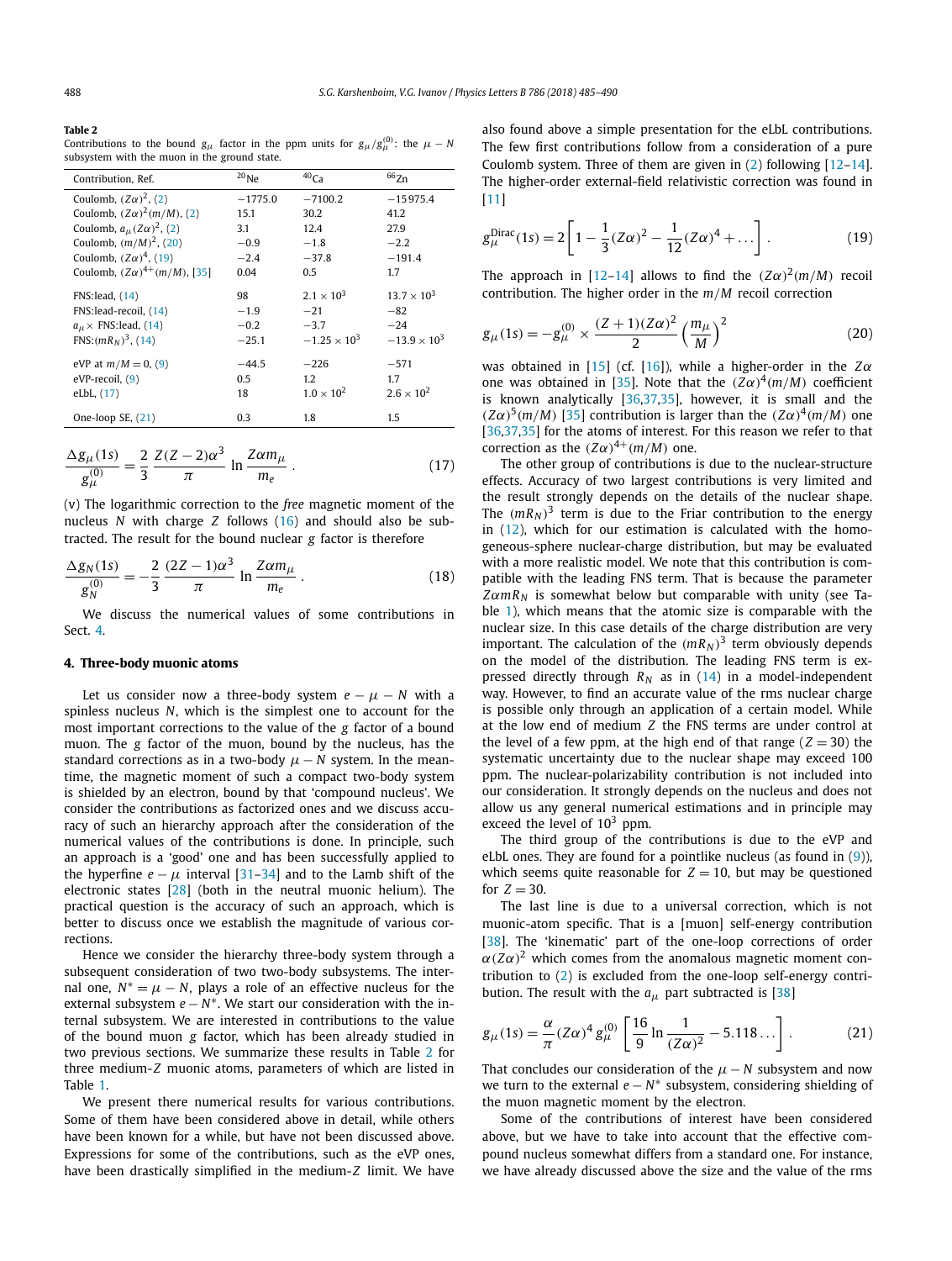#### **Table 3**

Contributions to the electron shielding of the muon magnetic moment in the ppm units for  $g_{\mu}/g_{\mu}^{(0)}$  for the electron and muon in their ground state. We remind that while using the standard equation  $(3)$  one has to recall that the nuclear charge is *Z* − 1 etc.

| Contribution                             | $^{20}$ Ne            | $40C_A$               | $66$ $Zn$             |
|------------------------------------------|-----------------------|-----------------------|-----------------------|
| Coulomb, $\alpha(Z\alpha)$ , (3)         | $-159.7$              | $-337$                | $-515$                |
| Coulomb, $\alpha$ ( $Z\alpha$ )( $m/M$ ) |                       |                       |                       |
| at $\kappa_{N^*} = \infty$ , (3)         | $-0.9 \times 10^{-2}$ | $-0.9 \times 10^{-2}$ | $-0.9 \times 10^{-2}$ |
| Coulomb- $K_{N^*}$ , (3) & (23)          | $1 \times 10^{-3}$    | $1.2 \times 10^{-3}$  | $1 \times 10^{-3}$    |
| Coulomb, $\alpha(Z\alpha)^3$ , (24)      | $-19$                 | $-17.5$               | $-62.1$               |
| FNS: lead, (22)                          | $-0.004$              | $-0.004$              | $-0.005$              |
|                                          |                       |                       |                       |

charge radius  $R_N$ . Following  $[28,29]$  and  $(15)$ , we find the leading FNS contribution for the *e* − *N*<sup>∗</sup> system

$$
\Delta g_{\mu}(n s) = -\frac{4(Z-1)^2 \alpha^2}{Z^2 n^3} \left(\frac{m_e}{m_{\mu}}\right)^2 g_{\mu}^{(0)}.
$$
 (22)

The compound nucleus *N*∗ also possesses a large value of the anomalous magnetic moment, which enters [\(3\)](#page-1-0). That is because the own magneton is  $∼ (Z - 1)e/M ∼ Ze/Am_p$ , while the magnetic moment is basically the muon one  $\sim$  −*e*/2*m*<sub>*μ*</sub> (here *A* is the relative atomic weight). The factor in [\(3\)](#page-1-0) related to the anomalous magnetic moment is [\[19\]](#page-5-0)

$$
(1 + \kappa_{N^*}) \frac{(Z - 1) e}{M + m_\mu} = -\frac{e}{m_\mu} ,
$$

where *e* stands for the [positive] elementary charge. The required factor is

$$
\frac{1}{1 + \kappa_{N^*}} \simeq -\frac{(Z - 1)m_\mu}{M + m_\mu} \,. \tag{23}
$$

Related numerical results for the shielding factor are summarized in Table 3. Four first are for a pure Coulomb shielding factor in [\(3\)](#page-1-0). Shielding at  $\kappa_{N^*} = \infty$  is related to the atoms when the *anomalous magnetic moment* of the nucleus dominates over the Dirac's value. That is the case when the relatively large value of the muon magnetic moment determines the magnetic moment of a particle which has a charge and mass as a standard nucleus. The correction with  $\kappa_{N^*}$  is suppressed in contrast to that in an ordinary atom, however, it is a recoil correction of order  $\alpha(Z\alpha)(m/M)$ and its influence is marginal. The theory of shielding even in the case of a few electrons seems to be an external-field theory at the level of one ppm.

Among the terms discussed above we also listed there a higherorder external-field shielding correction [\[39–41\]](#page-5-0), which for the 1*s* state takes the form

$$
g_N^{\text{bound}}(1s) = g_N^{(0)} \left[ 1 - \frac{\alpha (Z\alpha)}{3} - \frac{97}{108} \alpha (Z\alpha)^3 \right].
$$
 (24)

The results in Table 3 are given for the electron 1*s* state. As to an *ns* state of the electron, the leading Coulomb contributions (including the recoil) to the *g* factor of the bound nucleus scale as *n*−<sup>2</sup> [\[12–14\]](#page-5-0). The FNS term scales as *n*−<sup>3</sup> [\[19\]](#page-5-0). The Coulomb shielding  $\alpha$ (*Zα*)<sup>3</sup> contribution has an overall  $n^{-3}$  factor, but also a somewhat more complicated *n* dependence [\[39–41\]](#page-5-0).

The equation [\(15\)](#page-2-0) allows us to take into account the  $(m_e R_{N^*})^3$ term. Comparing with the leading FNS correction it has an extra *(me/mμ)* factor (which comes as a ratio of atomic and compoundnuclear sizes) and  $1/(Z - 1)$  (since the distributed charge is the muon one). Such a correction is obviously much smaller than the FNS leading term. The compound-nuclear-polarizability contribution is smaller than the leading FNS terms and larger that the  $(m_e R_{N*})^3$  term (cf. [\[42\]](#page-5-0)).

The specific values of the nuclear charge and anomalous magnetic moment present the leading three-body contributions, i.e., the contributions which simultaneously involve parameters of the internal and external subsystems. They are essentially below oneppm level. The compound-nuclear-polarizability contribution is a dynamic three-body contribution, which is subdominant, being smaller than two mentioned above contributions. Its smallness completely validates the hierarchy approach with a subsequent consideration of the internal and external two-body subsystems.

# **5. Conclusions**

The purpose of the paper is to sort out which contributions to the *g* factor of a bound muon in a few-body muonic atomic systems (nucleus-muon-electrons) are the most important and to find an efficient way to estimate them. A number of the contributions have been discussed above for the simplistic case of a single electron and a spinless nucleus.

Some of them may be improved in a relatively easy way. However, before doing that one has to clearly understand the importance of various terms. The experimental data are available on a very few elements [\[1,2\]](#page-5-0). The accuracy is at the level of 10 ppm. We hope that the variety of the elements can be extended and possibly the accuracy can be somewhat improved. To improve the theory for a particular element we have to specify it first and next improve the accuracy.

One of the crucial problems is the improvement of the accuracy of the electron shielding in an actual experimental situation, where atoms have many electrons. An accurate theory of the shielding factor for the nuclear magnetic moment in an ordinary atom is required if one intends to use a value of this magnetic moment for other calculations, such as for the hyperfine interval in a hydrogenlike ion. The verification of a theory for the shielding factor is a hard and complicated issue. A successful theory of the boundmuon *g* factor opens an opportunity to use the muonic atoms to verify the theory of electron shielding. In the case of the compound nucleus  $N^* = \mu - N$ , one meets an opportunity to measure the shielded magnetic moment of the 'nucleus', for which the free magnetic moment is known.

The isotopic effects in shielding for the true nucleus with the charge  $Z - 1$  and the compound nucleus, built of a nucleus with the charge *Z* and a muon, seem negligible at the level of 10 ppm. The ratio of magnetic moments of the bound muon and the true *Z* − 1 nucleus is to a large extent free of multielectron atomicphysics calculations. The situation with isotopic effects has a number of other options. One may consider several isotopes of the same element (both for muonic *Z* atoms and their pure electronic *Z* − 1 counterpart). It may be also possible to consider the muonic atoms with a nucleus with a spin and to compare the magnetic moment of a bound muon and a bound nucleus.

An important conclusion for the isotopic effects, which follows from the consideration of three-body systems, is that likely in muonic atoms with the large number of electrons, shielding of the muon magnetic moment is essentially the same as of a true  $Z - 1$ nucleus. A part of the recoil contribution due to the [compound] nuclear anomalous magnetic moment is suppressed (comparing with an ordinary  $Z - 1$  nucleus), while the finite-nuclear-size and the nuclear-polarizability ones are enhanced, but it seems that all of them are below a one-ppm level even in the case of many electrons. Eventually at the one-ppm level one has to consider the shielding within the external field approximation and for a pointlike nucleus.

Such a situation validates a consideration of a two-body internal subsystem  $\mu$  − *N* independently of the electrons. A good side of studies of the  $\mu$  − *N* systems is that at the one-ppm level one